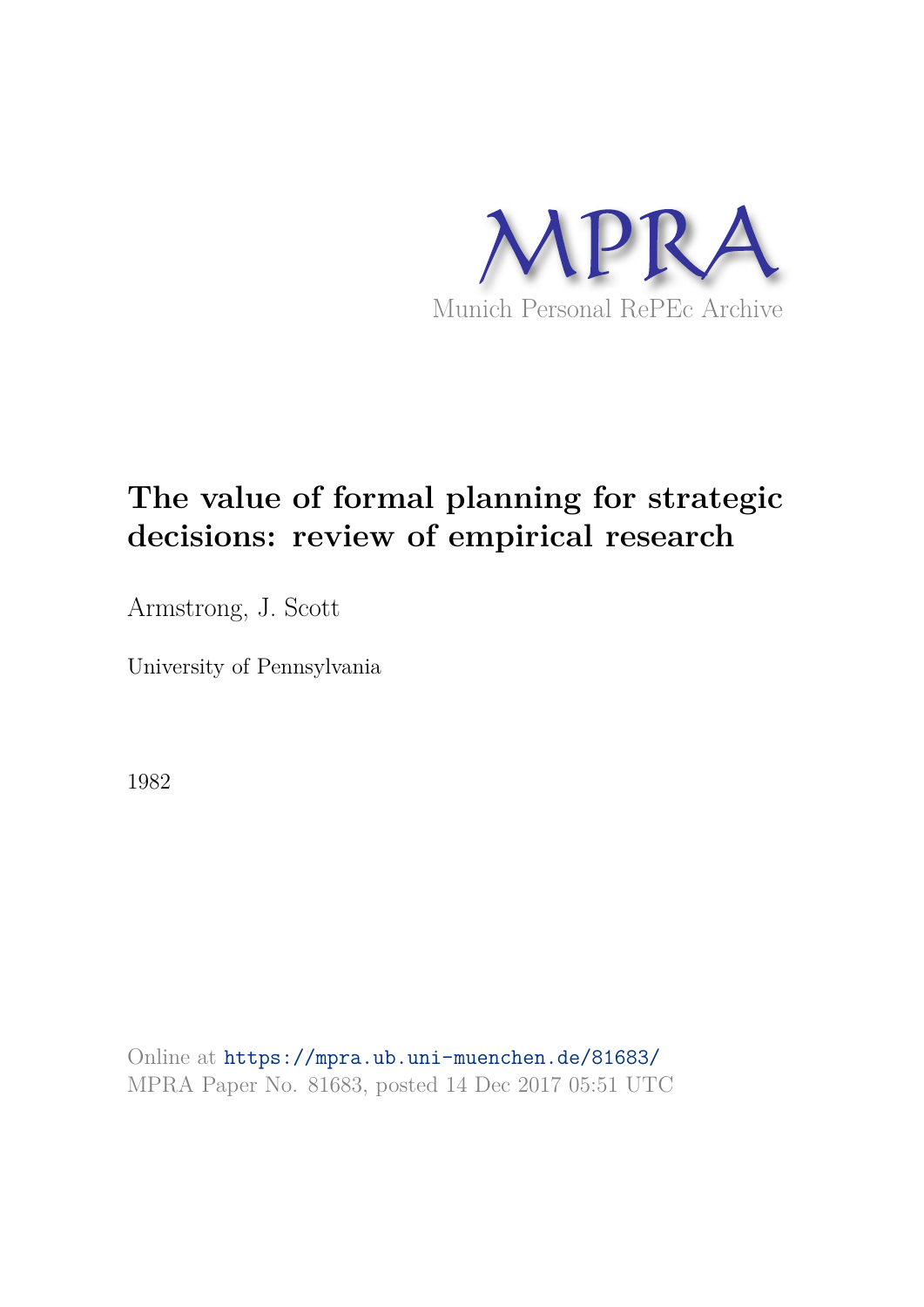

## **University of Pennsylvania ScholarlyCommons**

Marketing Papers Wharton School

7-1-1982

# The value of formal planning for strategic decisions: review of empirical research

J. Scott Armstrong *University of Pennsylvania*, armstrong@wharton.upenn.edu

Follow this and additional works at: http://repository.upenn.edu/marketing\_papers Part of the Management Sciences and Quantitative Methods Commons

## Recommended Citation

Armstrong, J. S. (1982). The value of formal planning for strategic decisions: review of empirical research. Retrieved from http://repository.upenn.edu/marketing\_papers/22

Postprint version. Published in *Strategic Management Journal*, Volume 3, Number 3, July-September 1982, pages 197-211. The author has asserted his/ her right to include this material in *Scholarly*Commons@Penn. Publisher URL: http://www3.interscience.wiley.com/cgi-bin/jhome/2144

This paper is posted at ScholarlyCommons. http://repository.upenn.edu/marketing\_papers/22 For more information, please contact libraryrepository@pobox.upenn.edu.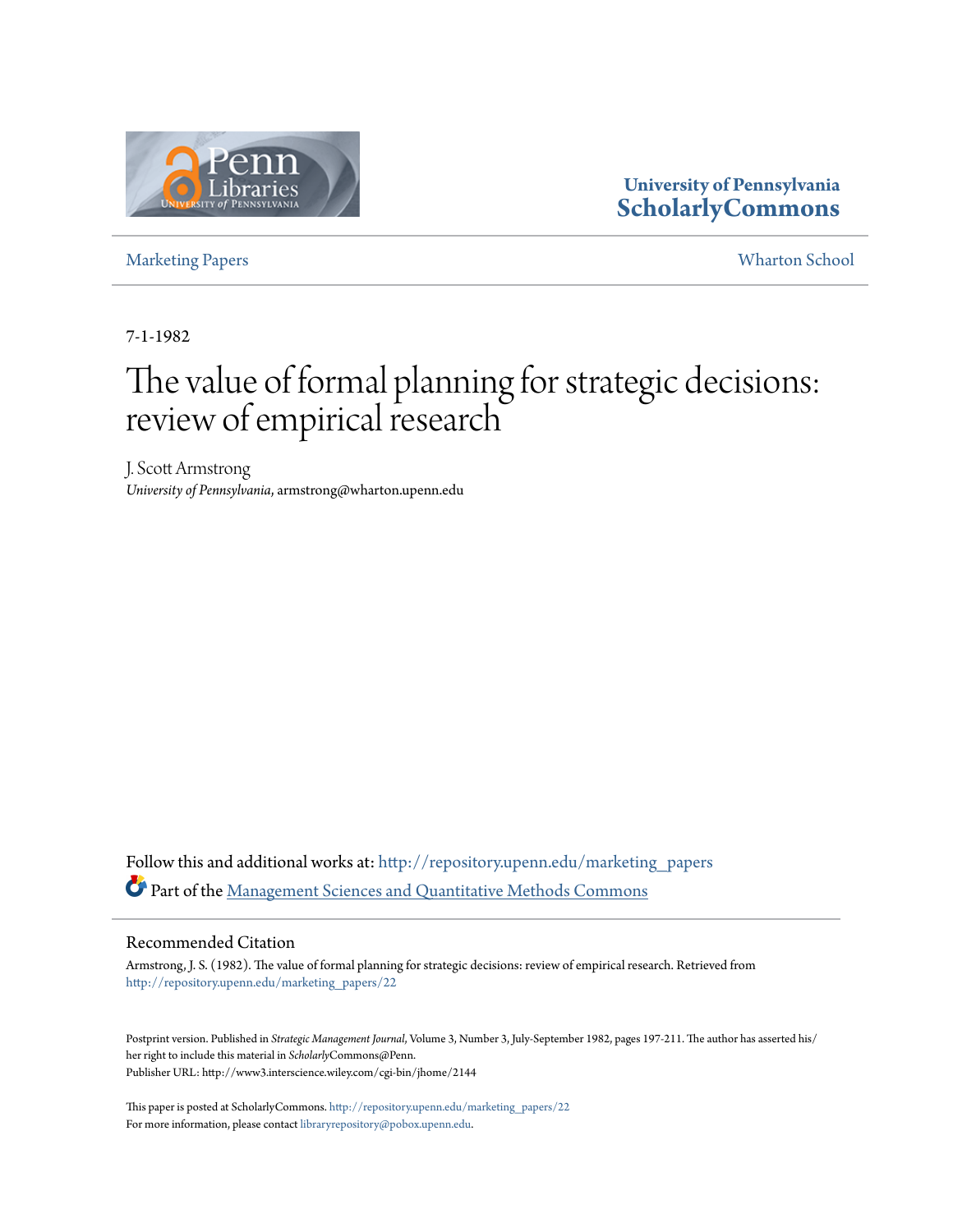## The value of formal planning for strategic decisions: review of empirical research

## **Abstract**

A review of research from organizational behavior supported the guidelines by corporate planners: that is, use an explicit approach for setting objectives, generating strategies, evaluating strategies, monitoring results, and obtaining commitment. To determine whether these findings could be applied to strategic decision making in organizations, a review was made of all published field research on the evaluation of formal planning. Formal planning was superior in 10 of the 15 comparisons drawn from 12 studies, while informal planning was superior in only two comparisons. Although this research did not provide sufficient information on the use of various aspects of the planning process, mild support was provided for having participation by stakeholders. Formal planning tended to be more useful where large changes were involved, but, beyond that, little information was available to suggest when formal planning is most valuable. Future research should assess the formal planning process, the situation in which it is used, and its effects on the total system.

## **Disciplines**

Management Sciences and Quantitative Methods

## **Comments**

Postprint version. Published in *Strategic Management Journal*, Volume 3, Number 3, July-September 1982, pages 197-211. The author has asserted his/her right to include this material in *Scholarly*Commons@Penn. Publisher URL: http://www3.interscience.wiley.com/cgi-bin/jhome/2144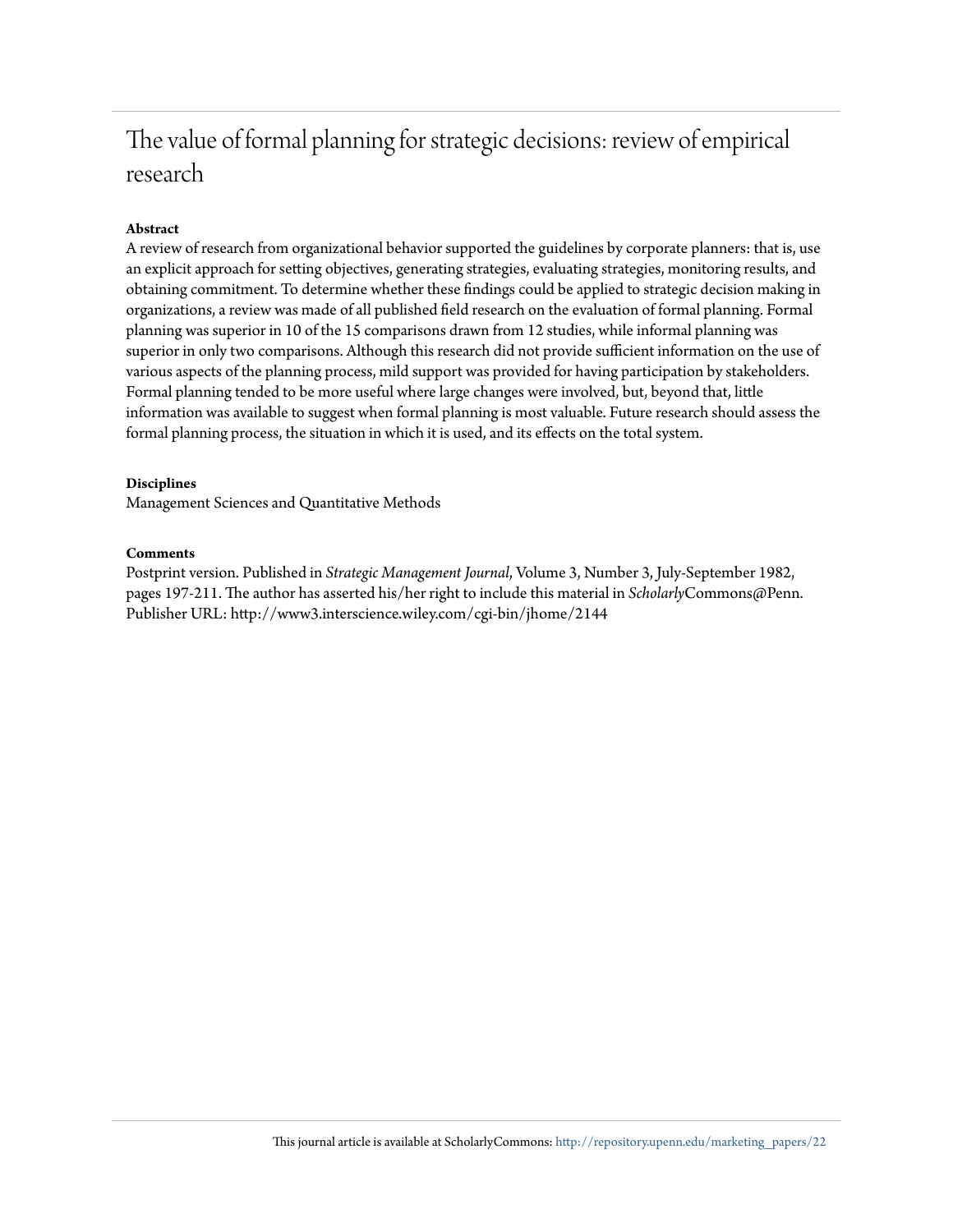## **The Value of Formal Planning for Strategic Decisions: Review of Empirical Research**

## **J. Scott Armstrong** *Strategic Management Journal***, 3 (1982), 197-211 Reprinted with permission from John Wiley & Sons, Ltd.**

## **Abstract**

A review of research from organizational behavior supported the guidelines by corporate planners: that is, use an explicit approach for setting objectives, generating strategies, evaluating strategies, monitoring results, and obtaining commitment. To determine whether these findings could be applied to strategic decision making in organizations, a review was made of all published field research on the evaluation of formal planning. Formal planning was superior in 10 of the 15 comparisons drawn from 12 studies, while informal planning was superior in only two comparisons. Although this research did not provide sufficient information on the use of various aspects of the planning process, mild support was provided for having participation by stakeholders. Formal planning tended to be more useful where large changes were involved, but, beyond that, little information was available to suggest when formal planning is most valuable. Future research should assess the formal planning process, the situation in which it is used, and its effects on the total system.

Formal planning seems valuable-for strategic decision making because so much money is spent on it. Some of the companies that use formal planning believe that it improves profits and growth. In AI-Bazzaz and Grinyer (1980), 48 per cent of the companies reported such a benefit. But some companies do not agree. Furthermore, researchers have obtained conflicting findings; some claim planning is useful, while others claim the opposite.

This paper provides a systematic examination of published empirical evidence to answer three questions:

- Is formal planning useful for strategic decision making?
- Which aspects of the planning process are most useful?
- In what situations is planning most useful?

First, this paper proposes a framework for the evaluation of planning; this section draws upon research from organizational behavior. Next, it reviews field research on the value of formal strategic planning in organizations. Finally, it presents suggestions for further research.

## **A Framework For Evaluation**

The basic framework for evaluation is a simple one, used in many scientific evaluations:

- (a) What is the *treatment?*
- (b) Under what *conditions* was the treatment used?
- (c) What were the *results?*

This section first examines these three questions in the context of planning, then discusses each in more detail.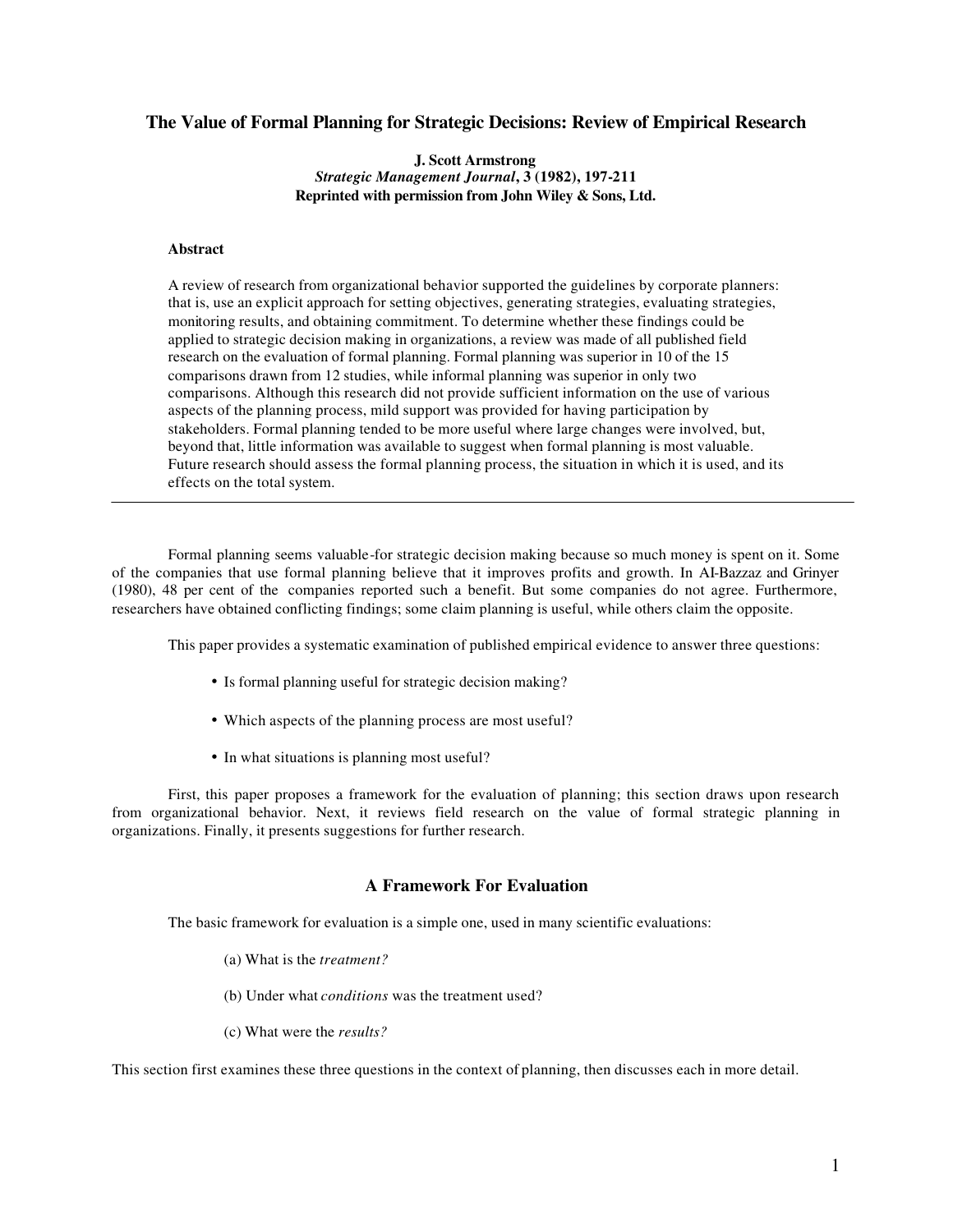The treatment refers to the "planning process". A definition is needed to distinguish formal from informal planning. This definition should be detailed enough so that the planning process could be replicated by others.

The conditions refer to the `situation' in which planning is used. External (environmental) and internal (organizational) factors should be described in detail.

The "results" refer to the effects of the planning process on the total system. This includes the intended as well as the unintended outcomes. It includes financial as well as non-financial results, and long-term as well as short-term results. It includes everyone affected by the organization.

#### **The Formal Planning Process**

Much research exists on the usefulness of various aspects of formal planning. This research, from organizational behavior, is relatively recent; much of it has appeared since 1970. It is used here to provide a description of an effective planning process. In general, this research has supported the advice provided in publications describing how to conduct the corporate planning process (e.g., Ansoff, 1965; Stainer, 1969).

Formal strategic planning calls for an *explicit* process for determining the firm's long-range objectives, procedures for generating and evaluating alternative strategies, and a system for monitoring the results of the plan when implemented. During each of these steps, it is important that a systematic procedure be used to gain commitment of those who will be affected by the plan. These steps are summarized in Figure 1 and are discussed below. (A more extensive description of each of these steps is provided in Armstrong, 1982).





#### *Specify Objectives*

The specification of objectives (goals) has long been regarded as a major aspect of formal planning. The objectives should be written clearly. They should start with the ultimate objectives for the organization, then should be translated into specific measurable objectives. In addition, the objectives should be challenging.

Substantial evidence exists on the value of setting objectives. Reviews of this research are provided by Latham and Yukl (1975). Tolchinsky and King (1980), and Locke et al. (1981). Most of the research consists of laboratory studies. Some studies, however, have taken place in firms. For example, Kim and Hamner (1976) found that explicit objectives improved performance for service jobs at Bell Telephone; Ivancevich (1977) found that specific objectives for skilled technicians in an equipment and parts manufacturing company proved to be superior to instructions to "do your best;" and, in the only experimental industrial study, Latham and Kinne (1974) found that explicit objectives improved productivity and reduced absenteeism in 20 pulpwood logging operations.

In addition to improvements in performance, explicit objectives have led to greater satisfaction among participants in organizations (Arvey *et al.,* 1976; Ivancevich, 1977; Katerberg, 1980).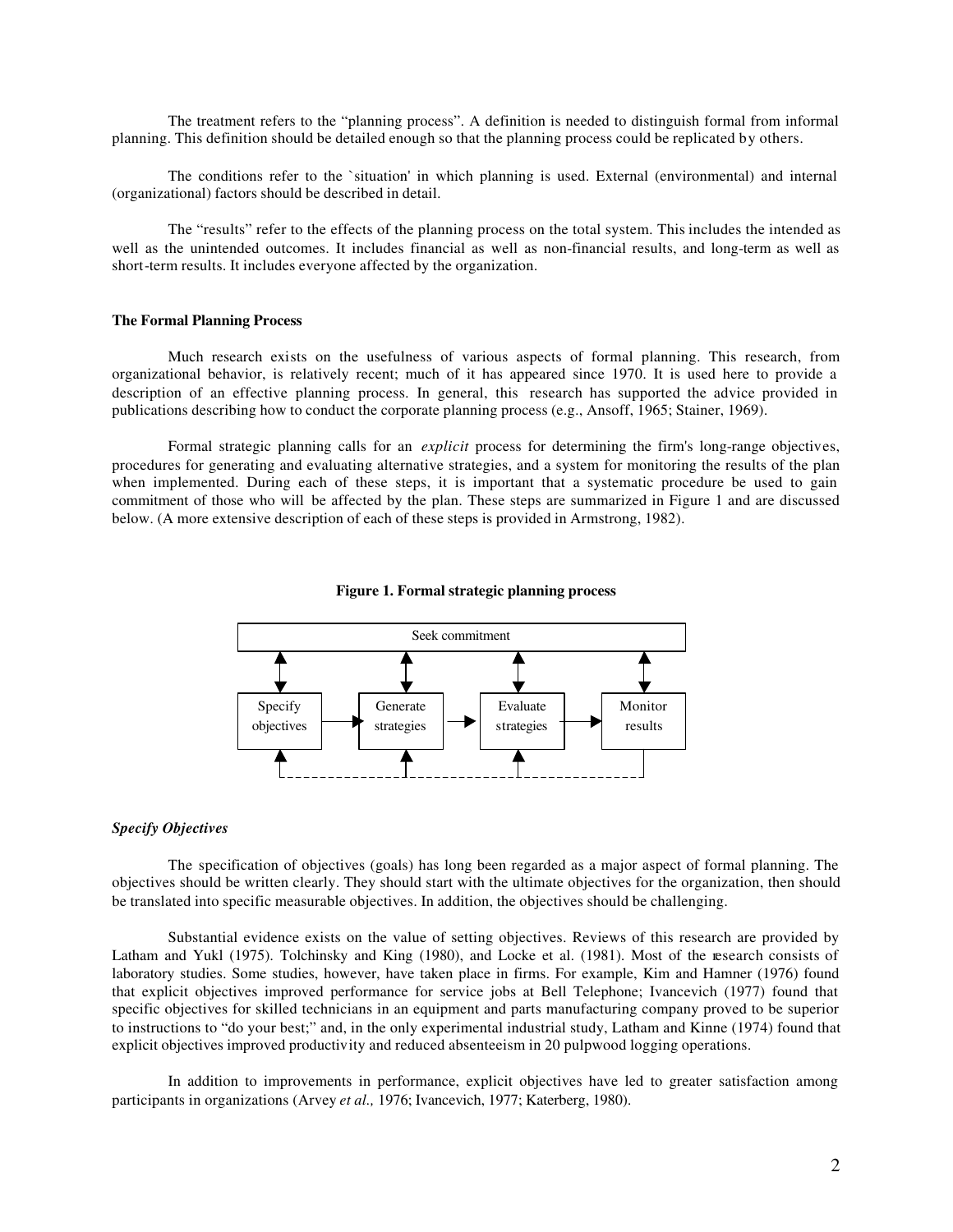Strategic planning calls for an examination of the complete system. Consequently, many objectives are involved. "Stakeholder" analysis can help to ensure that all of the important objectives are included. This analysis calls first for a listing of all groups that contribute to the organization. For most firms, this would include creditors, stockholders, employees, consumers, suppliers, dealers, and the local community. The planners should then identify explicit objectives for each group (e.g., return on investment for stockholders; stability, good wages, and good working conditions for employees; reliable and safe products for consumers; adequate return on investment for retailers; and low pollution for the local community).

## *Generate Strategies*

Formal planning calls for the generation of alternative strategies. These strategies should be written in enough detail to allow for an explicit evaluation (the next step). Evidence from studies in organizational behavior suggests that the generation of the strategies should be completed before any evaluation begins (see, e.g. Maier, 1963).

Two guidelines are typically recommended for the development of strategies. First, an attempt should be made to provide *comprehensive* strategies; that is, the plan should consider all important factors. Numerous books and articles have provided checklists and flow charts to help ensure that comprehensive plans can be developed (e.g., Ansoff, 1965). The second guideline is that the plan contain *slack* resources; that is, extra time, mo ney, and facilities should be held in reserve. This recognizes uncertainty and adds flexibility to the plan.

Alternative strategies can improve the adaptability of the organization in two ways. First, by explicitly examining alternatives, it is likely that the organization will find alternatives that are superior to the current procedure. Second, the organization may encounter environmental changes; if alternative (contingency) plans have been prepared for these changes, the organization can react in a systematic way.

The generation of alternative strategies has been widely recommended as good practice in planning. The literature describes complex techniques for generating strategies. For example, numerous sophisticated techniques have been proposed as aids in the selection of marketing strategies. Although organizations seem satisfied with these procedures (Coe, 1981), 1 have been unable to find empirical evaluations of their usefulness. Many basic questions remain unanswered. How many strategies should be generated for a given environment? When is it practical to prepare contingency plans to deal with alternative environments? Should the strategies be generated by those who will eventually be responsible for the implementation of a strategy?

Research has, however, identified better procedures for generating strategies. For example, synectics and brainstorming are clearly superior to the traditional (unstructured) group meeting for improving both the quantity and quality of ideas (Bouchard, 1972).

## *Evaluate Alternative Strategies*

Formal planning calls for a systematic procedure for evaluating the various alternatives. First the alternatives must be screened to ensure that they do not violate any constraints. The feasible strategies should then be rated against each of the listed objectives. Various procedures can be used here, such as checklists, the Delphi technique (with internal experts), or the "devil's advocate" (where one person is given the role to challenge a proposed strategy). Traditional meetings, as commonly used in informal planning, are seldom adequate.

Unfortunately, little research is available. One exception is the research on the "devil's advocate." Cosier (1978) presented subjects with two plans for a simulated environment; subjects using the devil's advocate procedure were more likely to select the most appropriate plan in this simulation.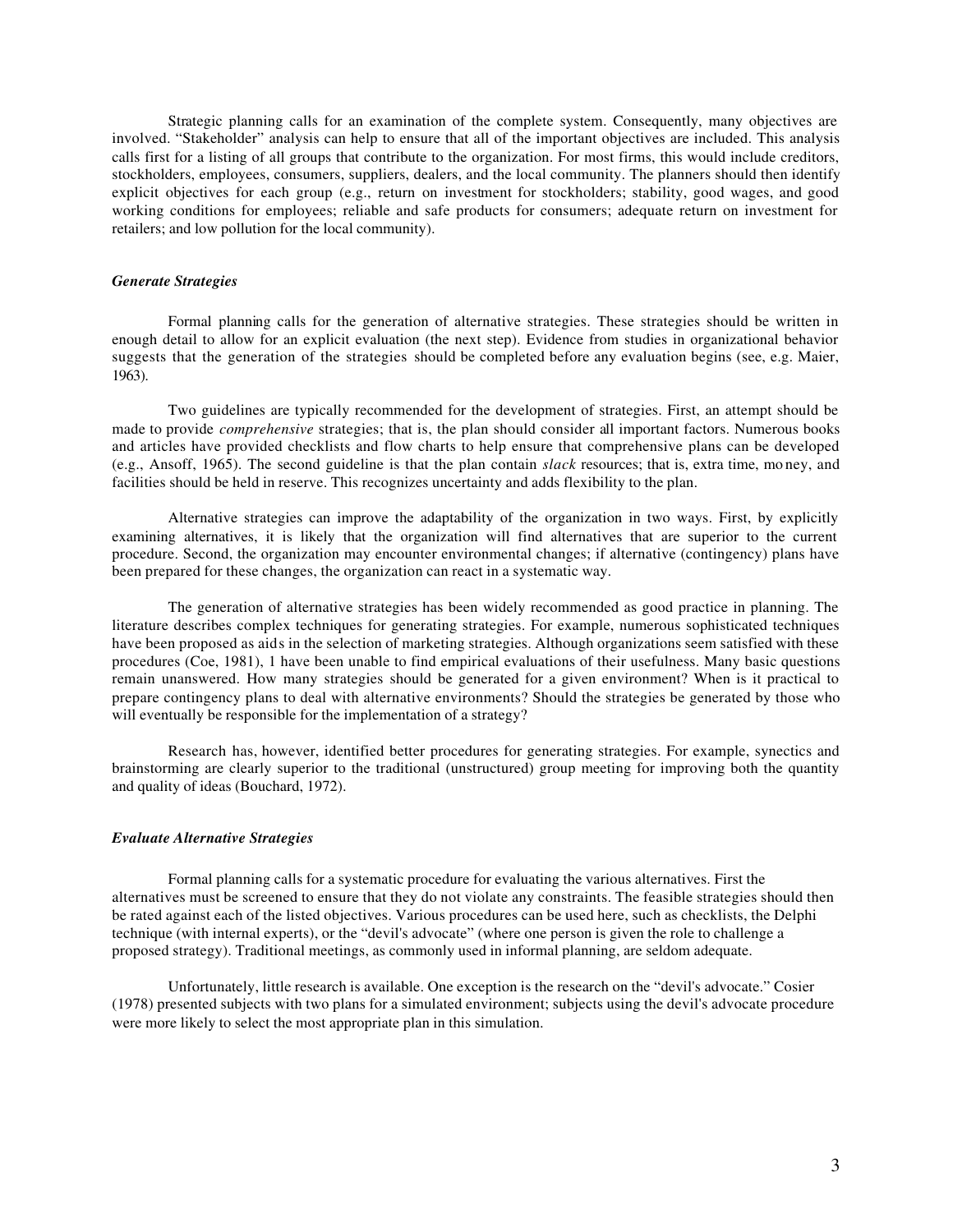## *Monitor Results*

The plan should provide for explicit feedback at given intervals. To allow for corrective action, the following should be monitored:

- (1) changes in the environment,
- (2) changes in the organization's capabilities and in the capabilities of its competitors (strengths and weaknesses),
- (3) actions taken by the organization,
- (4) actions taken by competitors, and
- (5) results.

The monitoring of results should relate to the objectives for each stakeholder. This comparison between results and objectives can provide a basis for action. The monitoring system should have explicit performance standards so that the firm can determine whether the strategies are achieving the desired results.

The value of feedback has been well established in laboratory studies (see reviews by Tolchinsky and King, 1980; Locke, Cartledge and Koeppel, 1968) and in organizational studies (see review by Ilgen, Fisher and Taylor, 1979, and the study by Wexley and Nemeroff, 1975). Some studies found that feedback is useful only if it relates to goals (e.g., Erez, 1977, in a laboratory study, and Becker, 1978, in a field study to reduce residential energy usage). Others found that feedback had an independent effect, perhaps because some goals are intrinsically obvious (e.g., Nemeroff and Cosentino, 1979, and Seligman and Darley, 1977). Certainly., however, feedback is more useful if it relates to prespecified goals (Kim and Hamner, 1976; Locke *et al.,* 1981).

The monitoring system is expected to. have a greater impact if it is tied into the organization's incentive system. This helps the organization maintain commitment to the goals represented by the strategic plan. This does not always occur; organizations sometimes focus solely on the stockholders or on the personal goals of the managers. Also; they seem to stress short-range goals at the expense of the long-range goals.

Apparently, not many firms have a systematic procedure for monitoring the success of their strategic plans. Horovitz (1979), in a survey of the planning practices of 52 large firms in Great Britain, France and West Germany, found that virtually none had an explicit procedure for monitoring results of their long-range plans. Typically, they relied on short-range budget controls.

#### *Seek Commitment*

It is not sufficient to develop plans. Plans are frequently ignored. Other times they are used to rationalize a course of action previously decided. Formal planning calls for an explicit procedure for gaining commitment to the plan. This implies, for example, a need for meetings; Al-Bazzaz and Grinyer (1980) found that the perceived contribution of planning was higher when the firms had more meetings. Presumably, the need for meetings carries through all phases of planning.

Commitment to objectives is expected to be higher if the various stakeholders participate in the objective setting process. In other words, "self-set" goals are expected to be superior to goals set by others. This generalization is based on laboratory studies (e.g., Bass, 1977; Latham, Mitchell and Dossett, 1978; Latham and Saari, 1979) and on field studies (see Blumberg, 1968, for a review, and see Rosenberg and Rosenstein, 1980). On the other hand, assigned goals were useful in many situations. For example, assigned goals were accepted by new trainees on a job and by workers who were not subject to group norms (see Latham and Yukl's 1976 study of typists, and Ivancevich's 1977 study of skilled technicians). But where no legitimate basis exists for the assignment of goals, they would be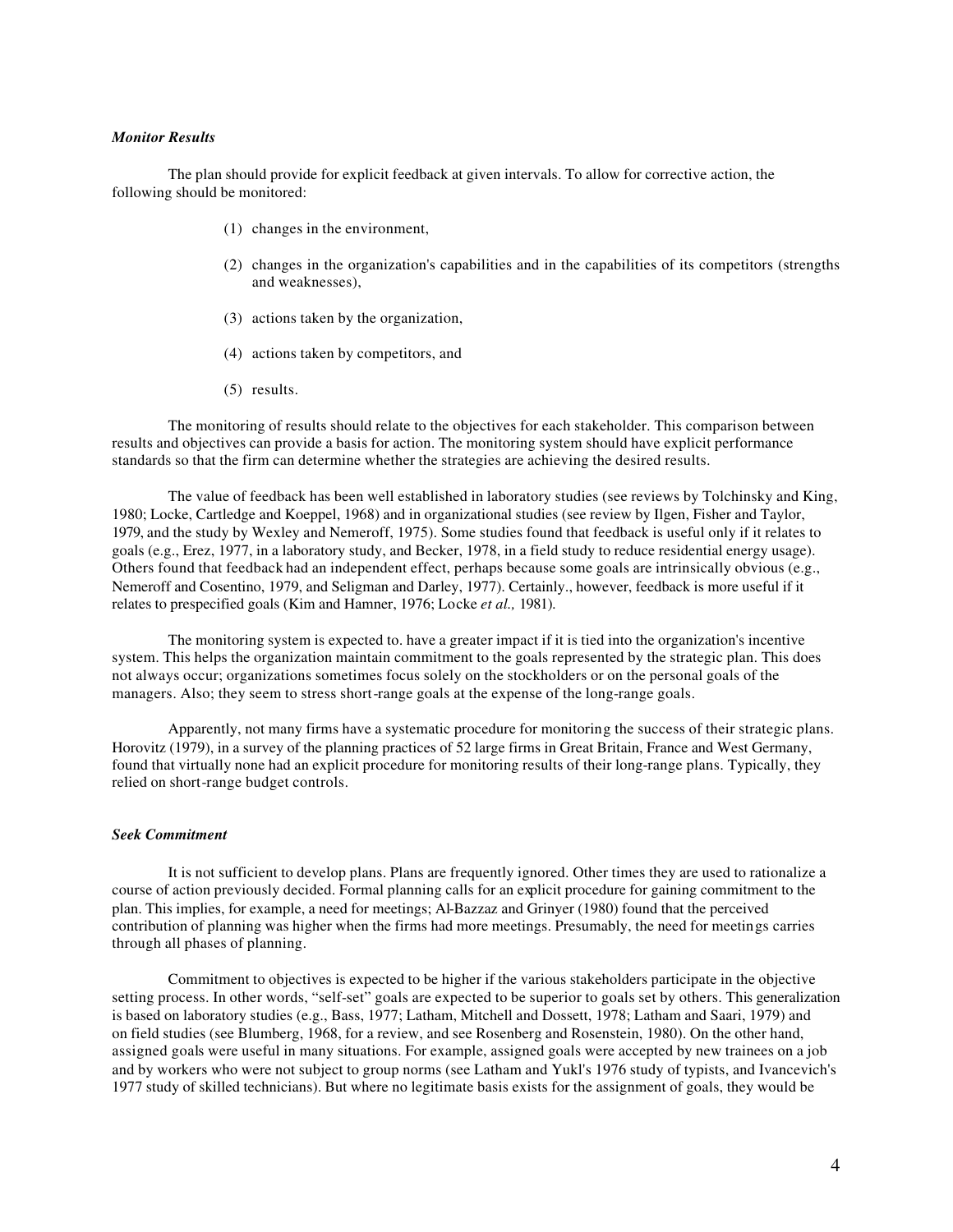expected to have little impact. For example, in Dossett, Latham and Saari (1980), the assignment of goals improved the response rate to a mail, survey only when a goal (time deadline) was assigned by the respondent's supervisor.

Participation in the *generation and evaluation of alternative strategies* is often helpful in gaining commitment for a plan. Perlmutter and Monty (1977) reviewed laboratory experiments showing that if subjects believed they had some control over the situation, they performed more effectively. Van de Ven (1980) described how participation was used successfully by organizations introducing child care programs. Participation seems especially important when the strategies involve large changes.

To maintain commitment to the plan, it is useful to develop a *monitoring system* that provides relevant and accurate feedback. This feedback should be provided in a timely fashion with fixed reporting periods. It should inform all key stakeholders so they can see how their interests are affected.

Rather than seeking commitment to the plan, managers sometimes use planning to gain control over others. This may help to explain why formal planning is more popular among higher than lower level management. For example, in Ang and Chua (1979), 80 per cent of top management reported that they were "very favorable" towards (formal) long-range planning; only 30 per cent-of the operating managers were "very favorable." This is consistent with the findings in the survey by Al-Bazzaz and Grinyer (1980) that the most important difficulties related to the interface of formal planning with the line departments. Al-Bazzaz and Grinyer (1980) also found that the perceived success of planning was higher in companies where the chief planner was in a *lower* position in the organization. This suggests planning might be more successful if formal authority is not invoked. In other words, if planning is used to control others, its impact may be detrimental because operating management might feel less responsible for the success of strategic decisions.

## **Situations Favoring the Use of Formal Strategic Planning**

In what situations would formal strategic planning be expected to be most useful? Little study has been done in this area. Based on a review of the organizational behaviour literature and on my own experience, I propose four characteristics of the situation to be important: inefficient markets, large changes, high uncertainty, and high complexity of the task. My hypotheses are that each of these factors increases the need for formal planning.

In addition to my literature review and experience, I conducted a convenience sample survey of the participants at the Strategic Management Society Conference in London in October 1981. I asked participants at one session to provide a written response to the question:

#### *Under what conditions is formal planning most useful for strategic decision making?*

Of the 24 participants who returned this questionnaire, 21 responded to this question. Of these, only one respondent said that formal planning would be useful in `all situations'. Fourteen respondents cited environmental change as a big factor; interestingly, 11 of these respondents thought that formal planning was *less* appropriate when change was rapid. Four responses related to complexity, three related to uncertainty, and one to inefficient markets. One respondent suggested that management support was an important condition. No other factors were mentioned. Clearly, little agreement existed in this group on the conditions under which formal planning is most appropriate. My hypotheses are discussed below.

#### *Inefficient Markets*

If an objective is obvious, little need exists for a formal objective setting process. An efficient market makes the objectives more obvious. Little evidence has been found to suggest that an organization can make better decisions than a relatively efficient market. An organization in an efficient market can react to meet the demands of its employee, financial and consumer stakeholders.

As inefficiencies are introduced, formal planning may become more useful. An inefficient market provides little information on the proper pricing strategy. It also raises serious questions on how to allocate rewards among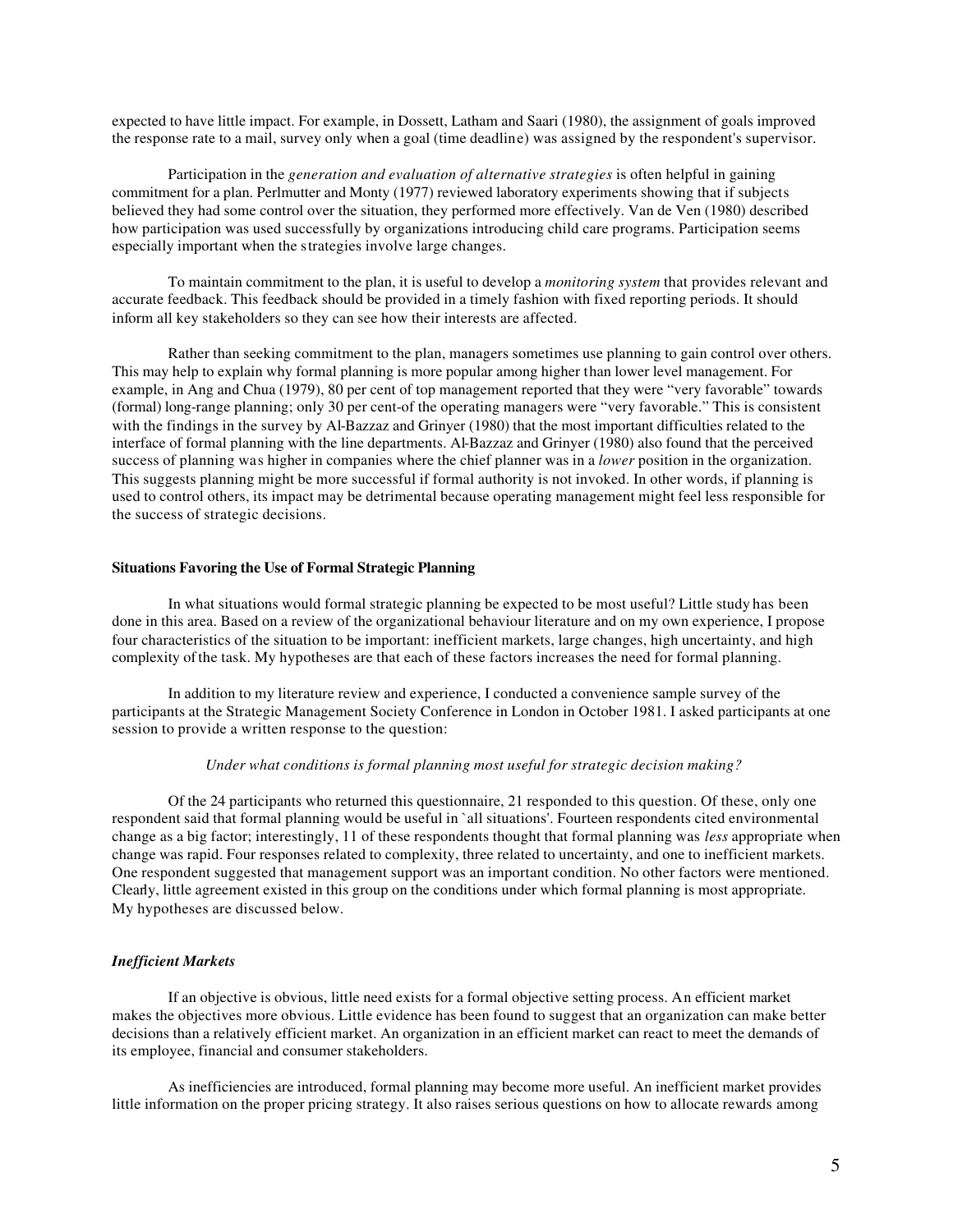the various stakeholders. Formal planning can examine the pricing issue in a systematic way. It can address the allocation of rewards in an explicit and open manner. Thus, planning might be more appropriate for regulated industries and non-profit organizations.

Some people argue just the opposite. Formal planning is most useful for profit-oriented firms because those with poor planning might not survive. The difference in these two viewpoints arises from the fact that the first puts more emphasis on an analysis of the total system. Regulated industries and non-profit organizations can exist indefinitely when they use resources inefficiently. Profit-oriented firms get fewer opportunities to misuse resources because a more efficient organization could take over.

## *Large Changes*

Changes can occur from the outside (the environment) or from the inside (a change in the organization's resources). Most organizations are designed to deal with small outside changes and they typically resist inside changes. But for large changes, the standard organizational response becomes less relevant. As a result, I hypothesize that formal planning is more important where changes are large.

Some evidence exists that formal planning is more relevant where change is large. Lindsay and Rue (1980) provided survey results in which firms in more complex and faster changing environments said they were more likely to use formal planning, but their study did not examine whether such a procedure led to better performance. Evidence that formal planning is most appropriate when change is large was provided by Thune and House (1970); they found that planning was more helpful -in markets characterized by a high rate of technological innovation and new product introductions.

#### *High Uncertainty*

If it is clear what will happen and when, the need for planning seems small. As uncertainties increase, the organization can benefit by planning to deal with these uncertainties. (Theoretically, with complete uncertainty, planning would be of little value.) My hypothesis is that over the practical range for uncertainty, high uncertainty would require more planning. I found little prior evidence on this issue, and it is not difficult to find arguments against this hypothesis.

#### *High Complexity*

More complex tasks create a higher need for a plan to ensure that the various bits and pieces fit together. Thus, I hypothesize that firms involved with complex production, financial and marketing processes would have a greater need for planning.

I found no empirical evidence on this issue. It would appear to be one of the least controversial of the four hypotheses; however, one of my survey respondents felt that formal planning was most appropriate for *simple*  situations.

#### *Interaction among Hypotheses*

Given the uncertainty about the various hypotheses, it seems reasonable initially to treat each of the hypotheses independently. Planning is hypothesized to be relevant in cases where all four of the preceding conditions hold. When one or more of these conditions does not apply, planning. would be expected to be. less valuable (or perhaps even be detrimental) to the performance of the organization:

An example of an organization where all four of the conditions apply would be a company building atomic reactors in the U.S.A. It has a complex task, large changes are involved, uncertainty is high, and the market is inefficient. At the other extreme would be a typical middle-price restaurant operating in a stable neighbourhood in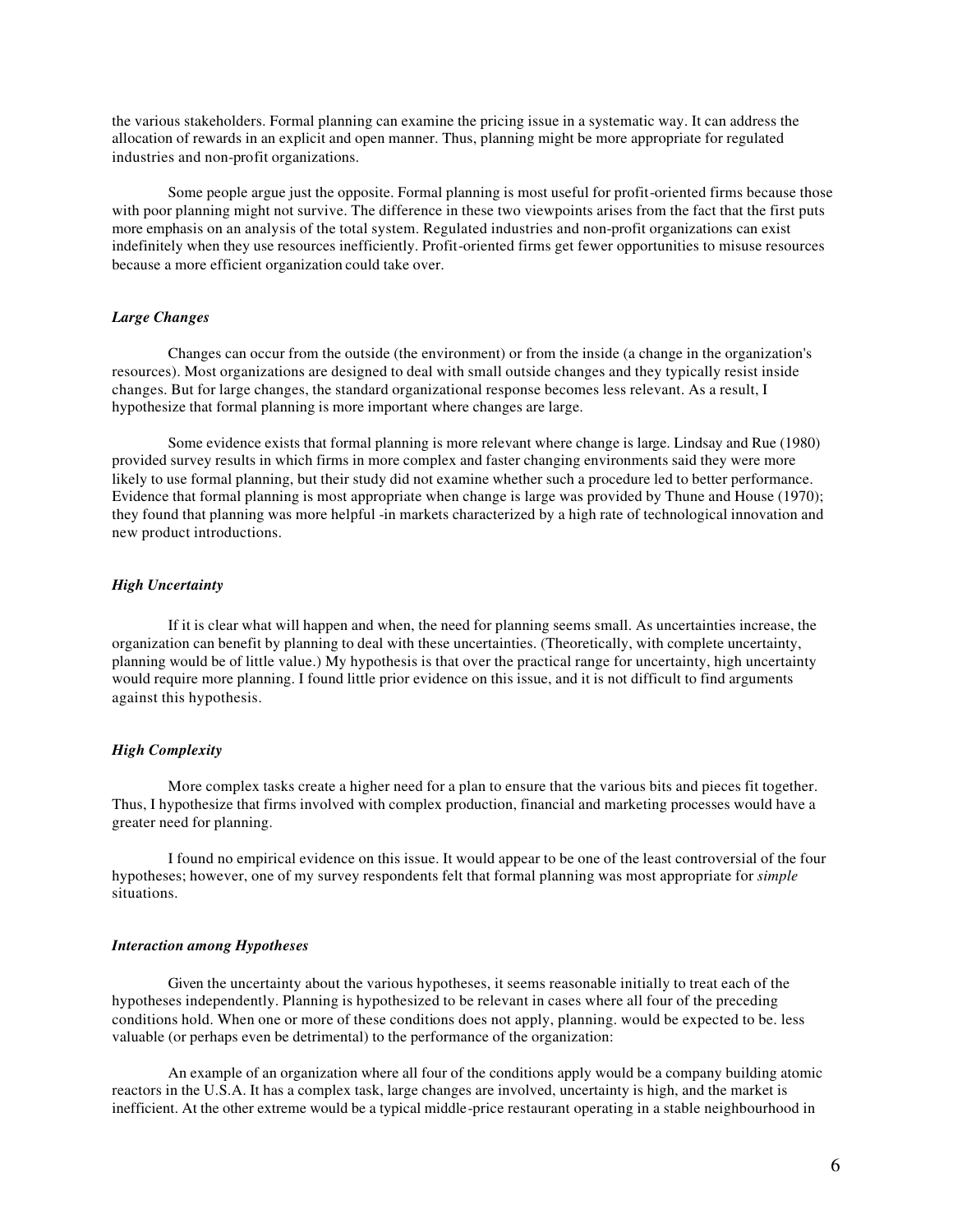New York City and contemplating no major changes. Formal strategic planning- should be useful for the former but not the latter.

Some strategic decisions will create the above conditions. For example, mergers or new .product introductions can involve large changes. If the new product involves a patented technological breakthrough, it can also lead to an inefficient market (monopoly power) and high complexity. Formal planning is expected to be useful in these situations.

Keep in mind that these hypotheses on the relationship of the situation to planning are not drawn from significant prior research: Furthermore, there may be other, more important, characteristics of the situation that have been overlooked by me and by my convenience sample.

#### **Results of Formal Planning**

One of the expected benefits of formal planning is that it will avoid sub-optimization. It should lead to greater success in light of all of the organization's objectives. Thus, an examination should be made of the impact of planning upon each of the stakeholders. The previous discussion on monitoring provided the necessary conditions for the evaluation of planning from the viewpoint of the complete system.

## **Field Research on Strategic Planning**

The above research from organizational psychology suggests that formal planning should be useful for strategic decision making. I also proposed hypotheses on when formal planning would be most useful. But these generalizations were drawn mostly from studies of individuals and small groups. Is it possible to generalize to large organizations? To assess this, I analyzed all empirical field research that was relevant to the use of formal planning for strategic decision making by organizations.

The literature on formal planning began in the early 1950s and it is extensive. Hofer's (1976) comprehensive review of research on formal planning produced over 100 references to published and unpublished studies. His review was helpful to my study because it identified those studies that did not attempt an evaluation of formal planning. In fact, few studies have made such an attempt.

A listing of all published empirical studies on the subject is provided in Table 1. All of these studies involved U.S.A. organizations, except for Grinyer and Norburn (1975), who used firms in the U.K., and Harju (1981), whose study was done in Finland. All studies used mail surveys to assess the planning process except for two: Grinyer and Norburn (1975) used questionnaires plus interviews, while Van de Ven (1980) used questionnaires, interviews, observation, and examination of planning reports. All of the studies were non-experimental except for Van de Ven (1980) who used a quasi-experimental design (an experiment with no random assignment of the treatments).

The published studies were examined to determine whether formal planning has been useful and in what situations it has been most useful. To examine this, each of the 15 comparisons in 12 studies was rated to determine:

- (a) what aspects of formal planning were actually used,
- (b) in what situations formal planning was used, and
- (c) what were the results of formal (versus informal) planning?

In addition. to my own ratings for each study, independent assessments were made by Spyros Makridakis and Richard Hoffman. Hoffman and I then discussed each rating. If disagreements remained, the item was coded as "?". Little disagreement arose over the assessment of the "results," some disagreement arose for the "planning process," and much disagreement arose over the `situation'. For the latter, over half the ratings were discussed.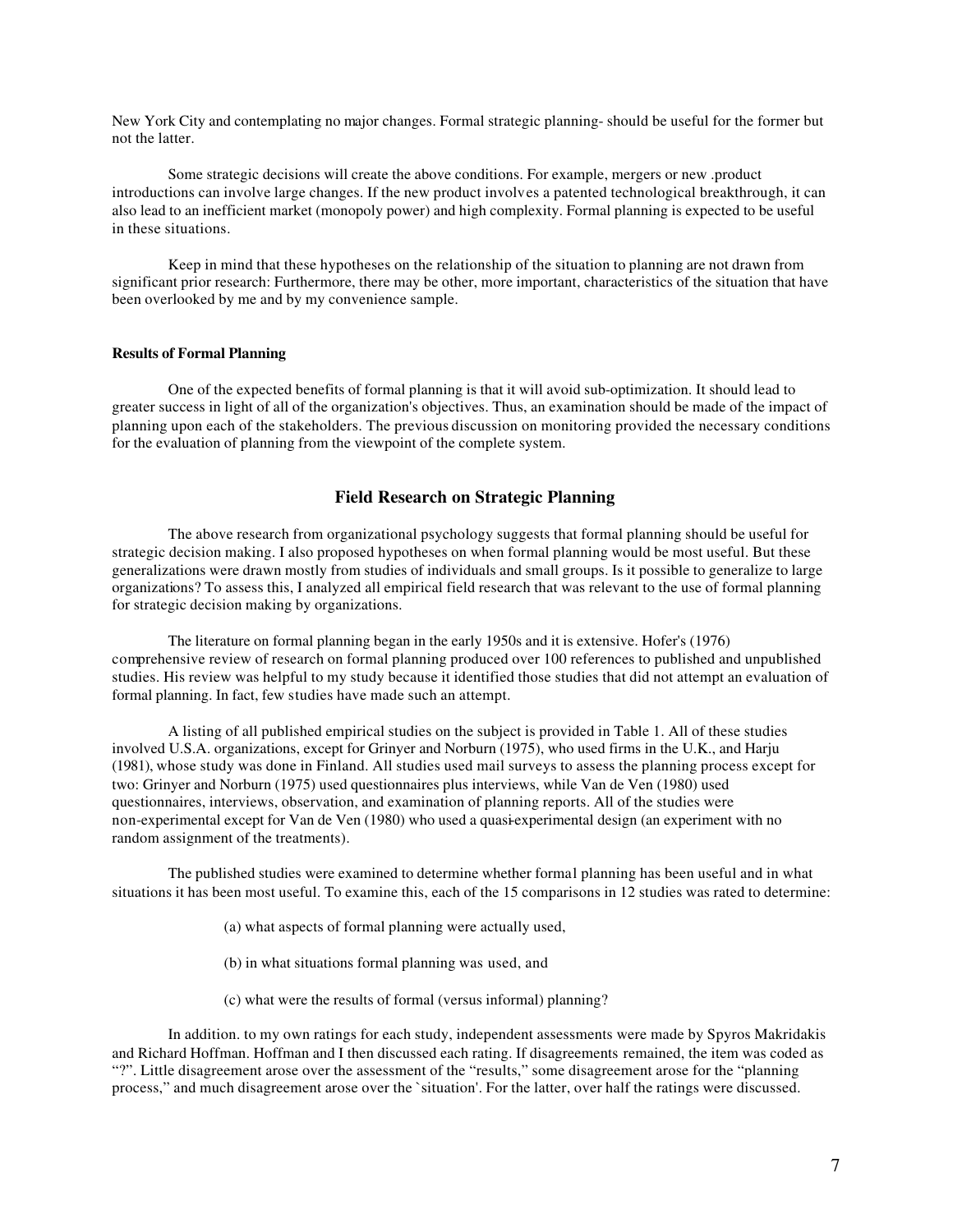Copies of the consensus ratings, along with a draft of the paper, were then sent to each of the authors in Table 1. They were asked to comment on the ratings of their study. Replies were received from authors of all of the studies. Most authors agreed with all ratings. In some cases, the authors provided information that was not in their papers. This information and the authors' opinions were used to adjust the final ratings.

Early drafts of my paper were also circulated among researchers from November 1980 to November 1981 to identify any relevant studies that might have been omitted. The studies in Table 1 represent a complete listing of the relevant published research. Unpublished research was excluded due- to cost, the impossibility of ensuring that these papers would be representative of all unpublished studies, and the fact that it would then become impractical for **anyone to replicate my** study.

The most obvious thing to observe in Table 1 is the number of "?". The studies did not provide sufficient information on the nature of the planning process as 60 per cent of the entries were rated "?". In fact, I was unable, in most studies, to find any description of the planning process. One study, Leontiades and Tezel (1980), treated this lack of definition as an advantage. They asked chief executives to rate the importance of planning, but they did not provide the executives with a definition nor did they ask them for a definition. They claimed (p. 68) that, "An advantage of our approach . . . is that it eliminated the necessity to make an outside judgment on the quality or definition of formal planning." But without a description of the planning techniques; it is not possible to assess the value of planning in a scientific manner.

The lack of information was greater for the "situation," where 70 per cent of the entries were "?". Worse yet, sufficient information was provided in only one-third of the situations that were coded.

The studies had been selected on the condition that they had assessed results. But 80 per cent of the studies limited themselves to an assessment solely of the impact of planning upon the stockholders.

Despite the limitations of the studies in Table 1, a pattern did emerge. In general, formal planning was useful: improved performance was noted in 10 of 15 comparisons, with five of these improvements statistically significant at the 0.05 level. Three comparisons showed no differences. Only two of the comparisons reported negative effects due to formal planning, both from the same study and neither statistically significant (Fulmer and Rue, 1974). This 10 to 2 advantage for formal planning is statistically significant at  $p \le 0.05$  (ties were excluded). Furthermore, formal planning was *not* superior in the two situations where it was inappropriate (for the two Fulmer and Rue comparisons at the bottom of Table 1).

Detailed analysis was difficult due to the small sample size and the missing data. As a result, only tentative conclusions are presented below on the importance of various aspects of the planning process and the nature of the situation.

#### **Planning Process**

*Objectives* were explicitly addressed in all but 2 of the 15 comparisons. Thus, the data do not allow for a comparison of written versus implicit objectives.

In contrast to the attention given to explicit objective setting, only three comparisons were known to use an explicit approach to the *generation* of strategies. These same studies used an explicit approach to the evaluation of strategies. Formal planning was more successful in each of these three comparisons, significantly so in two. In contrast, formal planning was superior in 7 of the other 12 comparisons. Thus, the tendency favours the hypothesis but the results are not statistically significant.

*Exploit monitoring* was included in 6 of the 15 comparisons. Surprisingly, planning success tended to be poorer in these studies although the differences were not statistically significant.

*Commitment* was given explicit attention in four comparisons. In each case, formal planning was superior, significantly so in three cases. This compares with successful planning in 6 of the 11 cases having insufficient information on commitment. Harju's (1981) study examined commitment in detail and concluded that it was an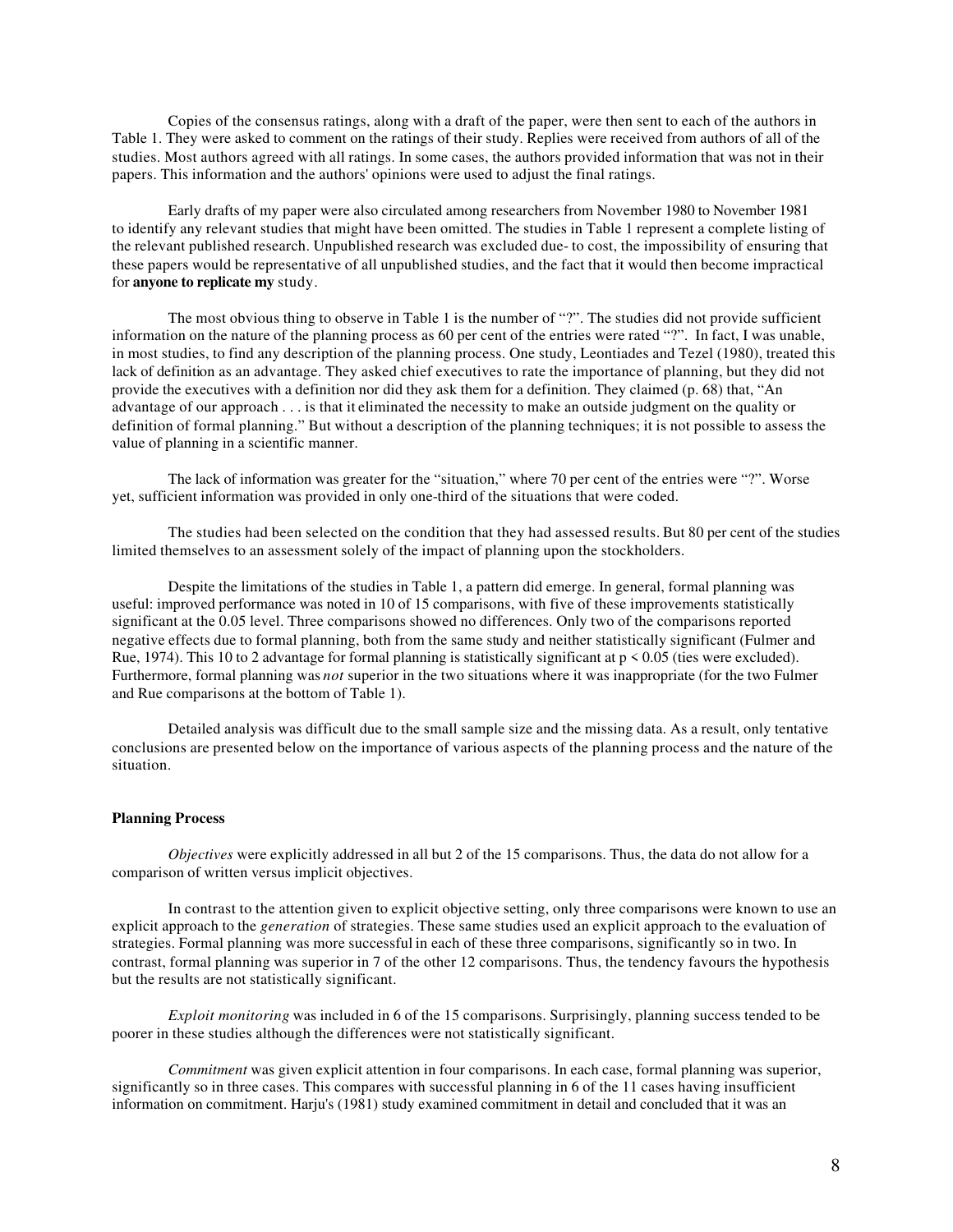important factor. Thus, the evidence favored the hypothesis that it is valuable to have a formal process to gain commitment; however, the results were not statistically significant.

#### **Situational factors**

No conclusions could be drawn with respect to `uncertainty' or `complexity' as no explicit measures were provided in any of the studies.

Van de. Ven (1980) and Kallman and Shapiro (1978) were the only studies that clearly involved an inefficient market. Formal planning was superior in these comparisons. However, Herold, House and Thune (1972) seemed to involve an efficient market and planning was successful (though not significantly so).

The area of "change" is the only one allowing for a comparison. Here, planning was successful in all five comparisons with large changes. The superiority was significant in three of these studies. Where the amount of change was small or unknown, planning was helpful in five of the ten comparisons. These results support the hypothesis that planning is most useful where changes are large ( $p \le 0.10$ ).

## **Limitations**

A major defect running through all of the studies except Van de Ven (1980), Ansoff *et al.* (1970) and Harju (1981) is that while planning is designed to make the firm more efficient from a total systems viewpoint, the results related primarily to stockholders. Generally, only financial results were examined. These improved financial results were likely to have extended to groups other than the stockholders, but this issue was not specifically addressed in most of the studies.

Planning might improve the results for the total system (i.e., for the various stakeholders in general) even though stockholders do not benefit. For example, in a short-range situation characterized by shortages, it is usually assumed that stockholders will benefit as prices for the firm's product increase. In such a case, formal planning for the total system might be used to provide more benefits for the local community and less for stockholders than might occur under informal planning. Under formal planning, the revenue increases might be used, say, to invest in equipment for pollution control, instead of being paid to stockholders.

## **Alternative Explanations**

For many of the studies in Table 1, the direction of causality was not clear. Did planning yield higher profits, or did firms with. more profits spend more on planning? Many would argue in favor of the latter hypothesis. If true, this would help to explain the positive outcome in my assessment of planning. This alternative hypothesis is especially serious for five of the last six studies in Table 1 (all except Kallman/Shapiro) because their financial criteria covered the period *prior* to the time when the distinction was made between those that used formal panning and those that did not. If anything, one would expect benefits to come well *after* the introduction of planning. If one discards these studies and uses only the first seven comparisons in Table 1, however, the results still favour planning: six improved comparisons with one tie, and three of the six improvements were significant at P < 0.05.

Another possible explanation is that the researchers were biased in favour of formal planning and that their methodology was not sufficient to overcome this bias. Terpstra's (1981) evaluation of studies in organizational behavior suggested that this is often a source of bias inasmuch as studies using poorer methods were more likely to yield positive findings.

I rated the studies against Terpstra's (1981) six criteria. These asked whether a study had a:

- (1) probability sample,
- (2) sample size greater than 30,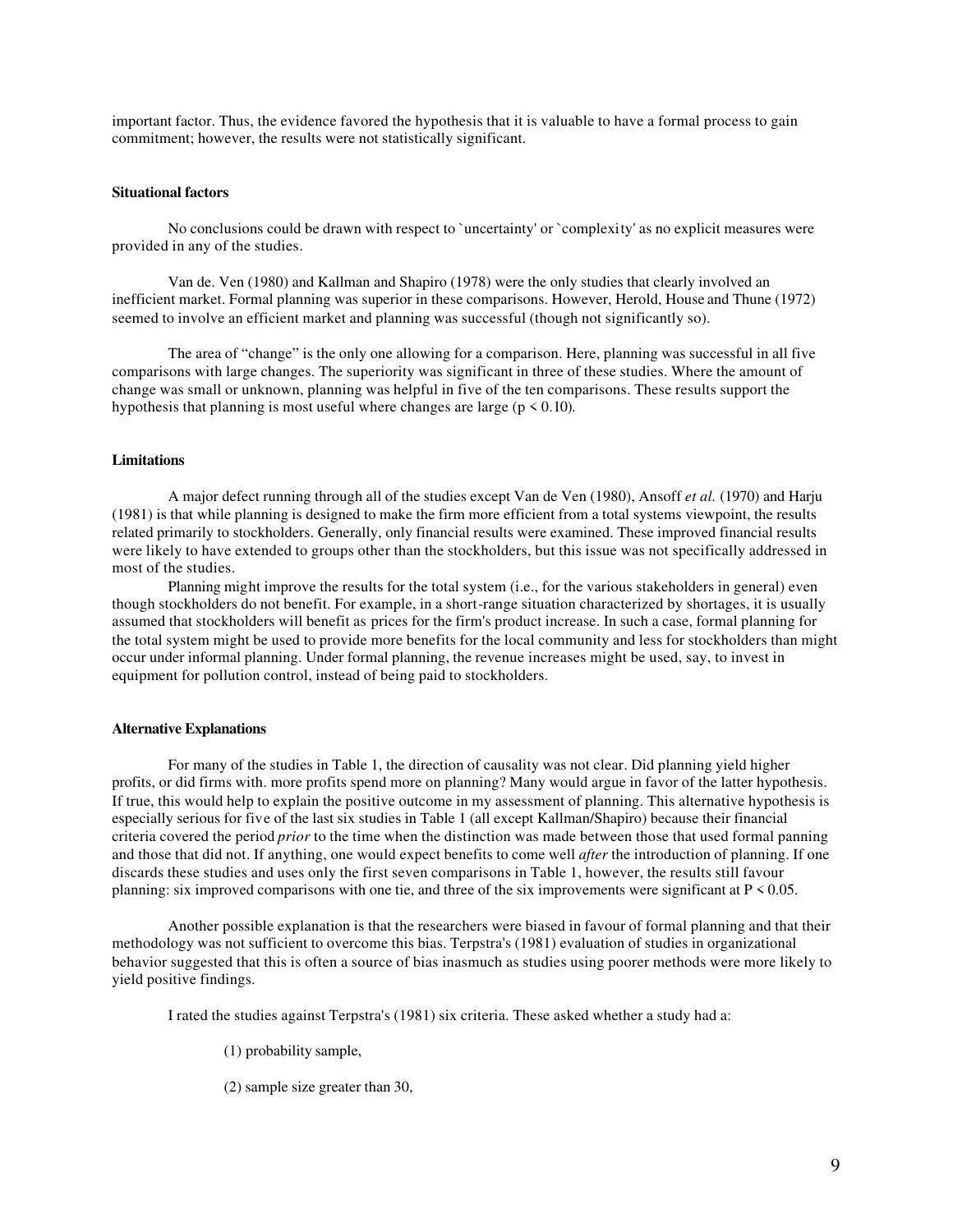(3) control group,

(4) random selection for treatment,

(5) pre- and post-test, or

(6) significance level of  $p \le 0.05$ ?

Each question was rated as a "yes" or "no", and the "yeses" were totalled.

Terpstra (1981) reported perfect agreement between the two coders used in his ratings of research papers. In contrast, I had some difficulty in making the ratings. I tried to be lenient. For example, if the researcher achieved a response rate in a survey of more than 70 per cent, I classified it as a probability sample. (The uncertainty over the ratings was not so great, however, that it would change the conclusions reported below.)

Overall, the studies rated poorly on Terpstra's (1981) scale. They scored an average of 1.5 against an ideal score of 6. This compares poorly, also, with the average of 3.0 for the 52 studies in organizational behavior that were examined by Terpstra (1981). These results suggest that the alternative explanation of bias due to poor methodology is a likely candidate.

As a further test of the potential bias due to poor methodology, I examined the outcomes for the six studies that used the poorest methodology in Table 1 (rated at 0 or 1 on the Terpstra 1981 scale). If this were indeed a source of bias, one would predict that these studies should have had more favorable conclusions about formal planning than did the six studies using better methodology (rated at 2 or 3).<sup>1</sup> The results suggested that poor methodology was *not* a key factor: only three of the six poorer studies had `uniformly positive results' (Terpstra's 1981 criterion), while all six of the better studies had positive results. These results were not only opposite to the bias prediction, they were significant at  $p \le 0.10$  using the Fisher Exact Test.

## **Suggestions for Further Research**

The literature on formal strategic planning began in a serious way about thirty years ago, although twenty years passed before a scientific study assessed the value of formal strategic planning. Evaluations of this sort began in 1970; however, they generally have overlooked key factors. A continuation of this research at the current pace will require another century before we have sufficient information to assess:

(a) the best way to conduct formal planning,

 $\overline{a}$ 

- (b) in what situations formal planning is most useful, and
- (c) the impact of formal planning on the whole system.

Progress will occur much more rapidly if the evaluation studies make assessments of the process, the situation, and overall results. Field studies of strategic planning would also benefit substantially from improved research methods. Important here are the uses of probability samples (Harju, 1981, performed best here), control groups (only Van de Ven, 1980, did this), random assignment of the treatment (no studies), and pre- and post-test measurement (done only by Van de Ven, 1980, and Ansoff *et* al., 1970).

From a practical viewpoint, field research is not a simple matter. It is difficult to use control groups with random assignment of the planning process. Care is needed in the treatment of confidential information. An

<sup>&</sup>lt;sup>1</sup> These "better" studies included Van de Ven (1980), Ansoff et al. (1970), Thune and House (1970), Harju (1981), Karger and Malik (1975), and Wood and LaForge (1979, 1981). A copy of the ratings for each of the studies in Table 1 is available from the author.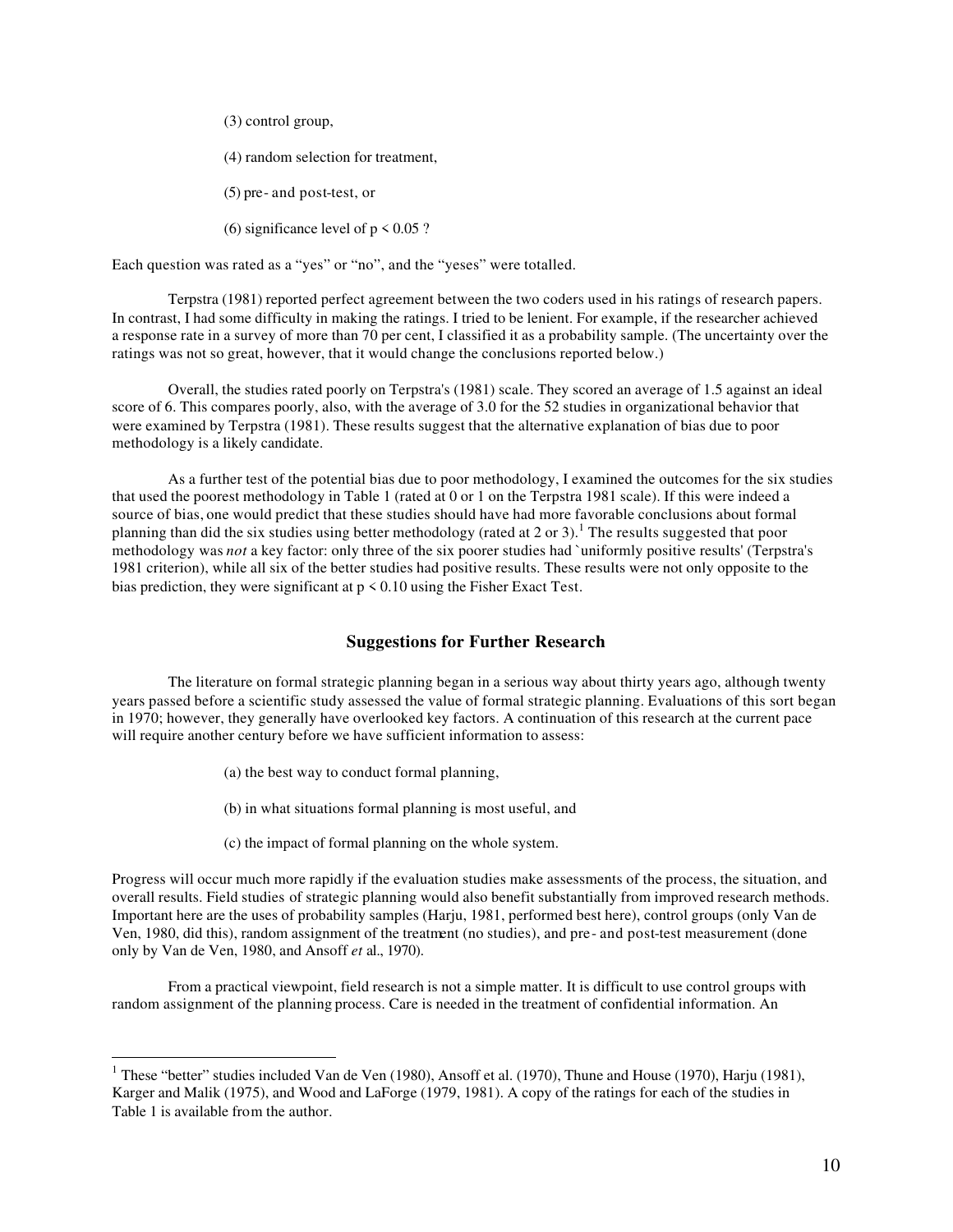alternative approach, laboratory experimentation, allows for control groups and random assignment. It also eliminates the problem of confidentiality. However, it lacks the realism of the field experiment.

Laboratory experiments would be helpful for assessing the various components of the planning process. Thus far, little research has been conducted on the generation of alternative strategies or on their evaluation. Additional research is also needed on techniques for monitoring and commitment.

In addition to the step-by-step examination of planning techniques, laboratory experiments seem relevant for testing the complete planning process. Montanari, Moorhead and Montanari (1980) used such an approach when they trained some subjects in planning, then examined their effectiveness on the "Space Tower Exercise". (In this case, planning did not improve effectiveness. It was not clear whether planning should have worked in this situation, however. Nor was it shown that the experimental groups actually used the planning principles.)

Nutt (1976, 1977) also used a laboratory experiment. He evaluated different approaches to planning for health services agencies. Experts were asked to rate decisions developed by informal planners as well as by two formal approaches to planning. The two approaches were:

- (a) a "systems approach", which included setting objectives and an evaluation of alternative strategies, and
- (b) a "behavioral approach", which used structured group participation among stakeholders to identify problems, then to solve the problems (but no explicit objective setting or evaluation of alternative strategies).

The systems approach was rated highest in quality of the plans, and the behavioral approach produced more innovative ideas. Informal planning did poorly in both areas. Nutt's (1976, 1977) papers did not report on the implementation of the plans.

## **Conclusions**

Research from organizational behavior has been valuable in studying which aspects of planning are useful. Particularly useful were explicit objective setting and monitoring results. However, further research is needed to identify which aspects of this process are relatively most useful in strategic planning for organizations and which aspects can be ignored.

Research on the application of planning to organizations has been consistent with the position that planning is useful. Comparisons between organizations that use formal planning versus those using informal planning found performance among the formal planners to be superior in ten cases and poorer in only two cases, with three ties. These results were significant ( $p < 0.05$ ) and they seemed important. Serious research problems were found in these studies, so few conclusions could be drawn about *how* to plan and *when* to plan. However, it did seem important to involve key stakeholders in the planning process; and planning seemed most useful in situations involving large changes.

## **Acknowledgements**

Support for this research was provided by IMEDE, Lausanne, Switzerland. Richard C. Hoffman provided help on various drafts.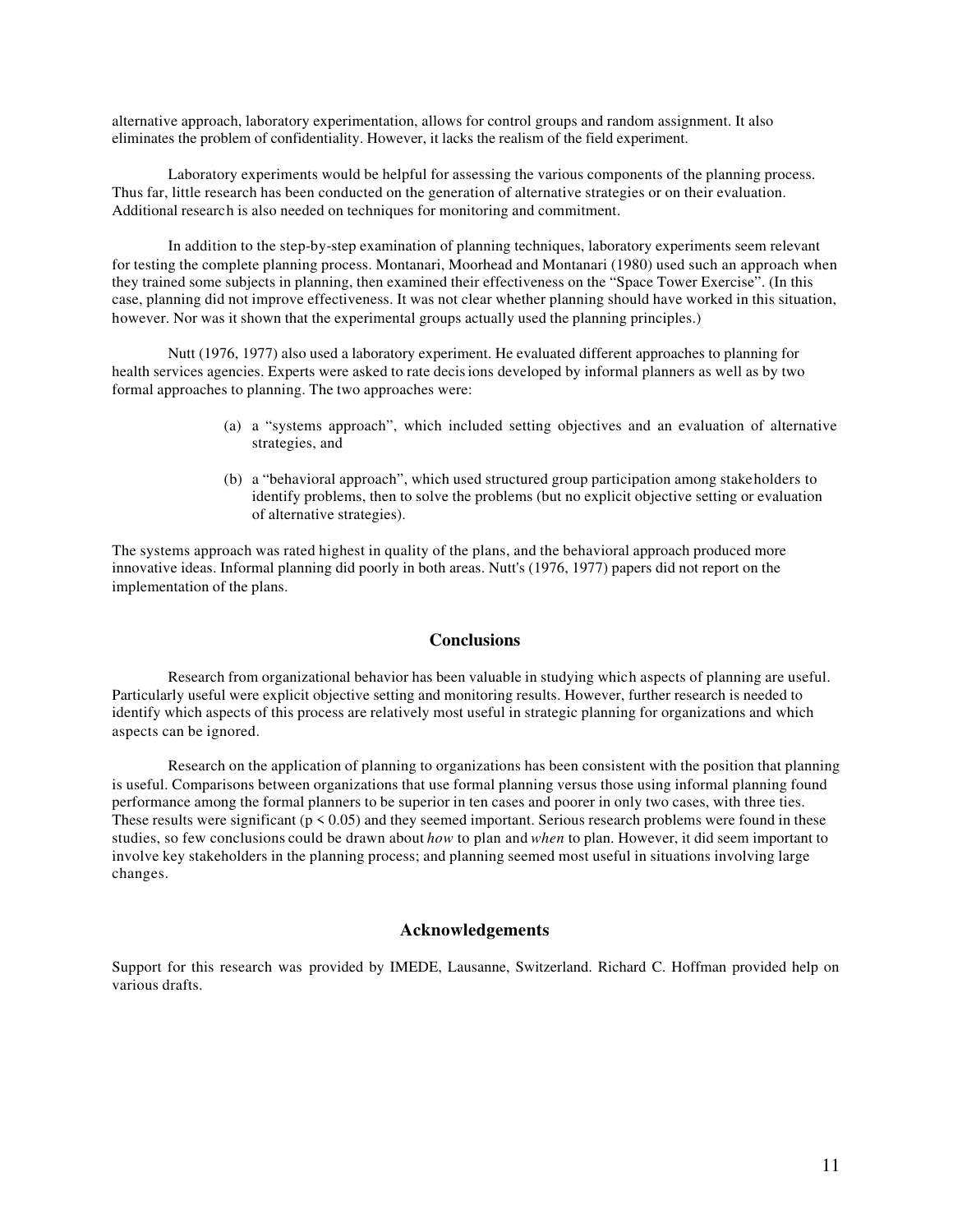## **References**

- Al-Bazzaz, Shawki and Grinyer, P.H., 1980, "How planning works in practice-A survey of 48 U.K. companies," *Long Range Planning* 13*,* August*,* pp. 30-42*.*
- Ang, James S. and Chua, Jess H., 1979, "Long-range planning in large United States corporations-A survey," *Long Range Planning* 12, pp. 99-102*.*
- Ansoff, H. Igor, *et al.* "Does planning pay? The effect of planning on success of acquisitions in American firms," *Long Range Planning* 3, December 1970, pp.2-7.
- Ansoff, H. Igor. *Corporate Strategy.* McGraw-Hill, New York, *1965.*
- Armstrong, J. Scott. "Strategic planning and forecasting," in Kenneth Albert (ed.), *The Strategic Management Handbook,* McGraw-Hill, N.Y. (1982), pp. 2-1 to 2-32.
- Arvey, R. D., H. D. Dewhirst and J. C. Boling. `Relationships between goal clarity, participation in goal setting, and personality characteristics on job satisfaction in a scientific organization', *Journal of Applied Psychology, 61,* 1976, pp. 103-105.
- Bass, Bernard M. "Utility of managerial self-planning on a simulated production task with replications in twelve countries," *Journal of Applied Psychology, 62,* 1977, pp. 506-509.
- Becker, L. J. "Joint effect of feedback and goal setting on performance: a field study of residential energy conservation," *Journal of Applied Psychology, 63,* 1978, pp. 428-433.
- Blumberg, Paul. *Industrial Democracy: The Sociology of Participation.* Schocken Books, New York, 1968.
- Bouchard, Thomas J., Jr. "A comparison of two group brainstorming procedures," *Journal of Applied Psychology, 56,* 1972, pp.418-421.
- Coe, Barbara J. "Use of strategic planning concepts by industrial marketers," in Kenneth Bernhardt *et al.* (eds). *The Changing Marketing Environment: New Theories and Applications,* American Marketing Association, Chicago, 1981, pp.13-16.
- Cosier, Richard A. "The effects of three potential aids for making strategic decisions on prediction accuracy," *Organizational Behavior and Human Performance, 22,* 1978, pp. 295-306.
- Dosset, Dennis L., Gary P. Latham and Lise M. Saari. "The impact of goal setting on survey returns," *Academy of Management Journal, 23,* 1980, pp. 561-567.
- Erez, Miriam. "Feedback: a necessary condition for the goal setting-performance relationship," *Journal of Applied Psychology, 62,* 1977, pp. 624-627.
- Fulmer, Robert M. and Leslie W. Rue. "The practice and profitability of long-range planning," *Managerial Planning, 22,* May/June 1974, pp. 1-7.
- Grinyer, P. H. and D. Norburn. "Planning for existing markets: perceptions of executives and financial performance," *Journal of the Royal Statistical Society (A), 138,* 1975, pp. 70-97.
- Harju, Paavo. *Attitude of Strategic Managers Toward Formalized Corporate Planning.* School of Economics, Turku, Finland, 1981.
- Herold, David, M. R. J. House and S. S. Thune, "Long-range planning and organizational performance: A cross-validation study," *Academy of Management Journal, 15,* 1972, pp. 91-102.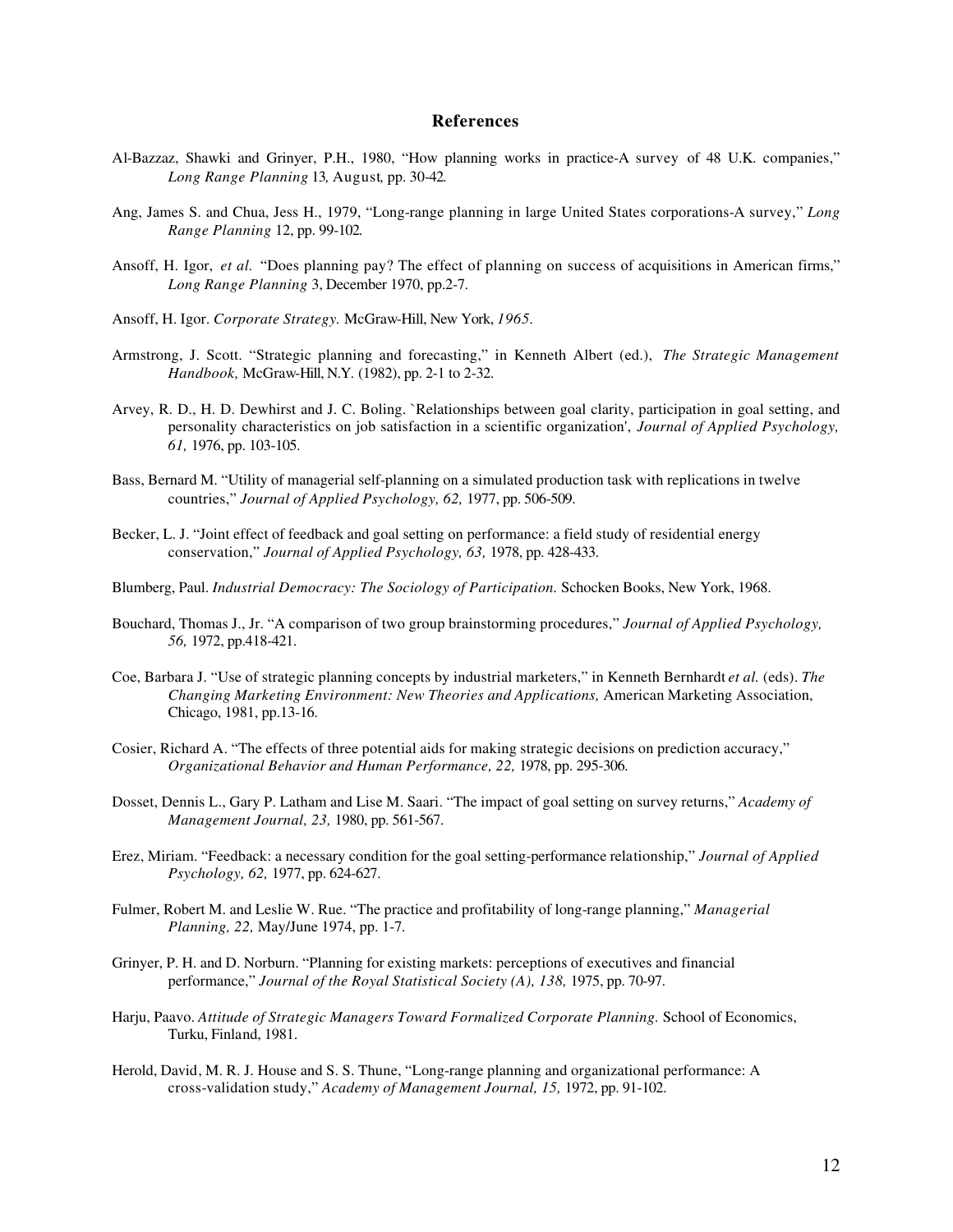- Hofer, Charles W. "Research on strategic planning: a survey of past studies and suggestions for future efforts," *Journal of Economics and Business, 28,* Spring/Summer 1976, pp. 261-286.
- Horovitz, J. H. "Strategic control: A new task for top management," *Long-Range Planning, 12,* June 1979, pp. 2-7.
- Ilgen, Daniel R., C. D. Fisher and M. S. Taylor. "Consequences of individual feedback on behavior in organizations," *Journal of Applied Psychology, 64,* 1979, pp. 349-371.
- Ivancevich, John M. "Different goal setting treatments and their effects on performance and job satisfaction," *Academy of Management Journal, 20,* 1977, pp. 406-419.
- Kallmann, Ernest J. and H. Jack Shapiro. "The motor freight industry-a case against planning," *Long Range Planning, 11,* 1978, pp.81-86..
- Karger, Delmar W. and Zafar A. Malik. "Long-range planning and organizational performance," *Long Range Planning, 8,* December 1975, pp.60-64.
- Katerberg, Ralph. "An examination of the quality of goal setting: Relationships to job attitudes and role stress," *Proceedings of the American Institute for Decision Sciences,* November 1980, pp. 387-389.
- Kim, Jay S. and W. C. Hamner. "Effect of performance feedback and goal setting on productivity and satisfaction in an organizational setting," *Journal of Applied Psychology, 61,* 1976, pp.48-57.
- Kudla, Ronald J. "The effects of strategic planning on common stock returns," *Academy of Management Journal, 23,* 1980, 5-20.
- Kudla, Ronald J.. "Strategic planning and risk," *Review of Business and Economic Research, 17,* Fall 1981,pp.1-14.
- Latham, Gary P. and Sydney B. Kinne, III. "Improving job performance through training in goal setting," *Journal of Applied Psychology,* 59, 1974, pp. 187-191.
- Latham, Gary P., Terence R. Mitchell and Dennis L. Dossett, "Importance of participative goal setting and anticipated rewards on goal difficulty and job performance," *Journal of Applied Psychology, 63,* 1978, pp.163-171.
- Latham, Gary P. and Lise M. Saari. "Importance of supportive relationships in goal setting," *Journal of Applied Psychology,* 64*,* 1979, pp. 151-156.
- Latham, Gary P. and G. A. Yukl. "The effects of assigned and participative goal setting on performance and satisfaction," *Journal of Applied Psychology,* 61*,* 1976, pp. 166-171.
- Latham, Gary P. and G. A. Yukl. "A review of research on the application of goal setting in organizations," *Academy of Management Journal,* 18, 1975, pp. 824-845.
- Leontiades, Milton and Ahmet Tezel. "Planning perceptions and planning results," *Strategic Management Journal,* 1, 1980*,* pp. 65-75.
- Lindsay, William M. and Leslie W. Rue. "Impact of the organization environment on the long-range planning process: a contingency view," *Academy of Management Journal*, 23, 1980, pp. 385-404*.*
- Locke, E. A., N. Cartledge and J. Koeppel. "Motivational effects of knowledge of results: A goal setting phenomenon," *Psychological Bulletin,* 70, 1968, pp. 474-485*.*
- Locke, Edwin A., K. N. Shaw, L. M. Saari and G. P. Latham. "Goal setting and task performance: 1969-1980," *Psychological Bulletin*, 90, 1981, pp. 125-152.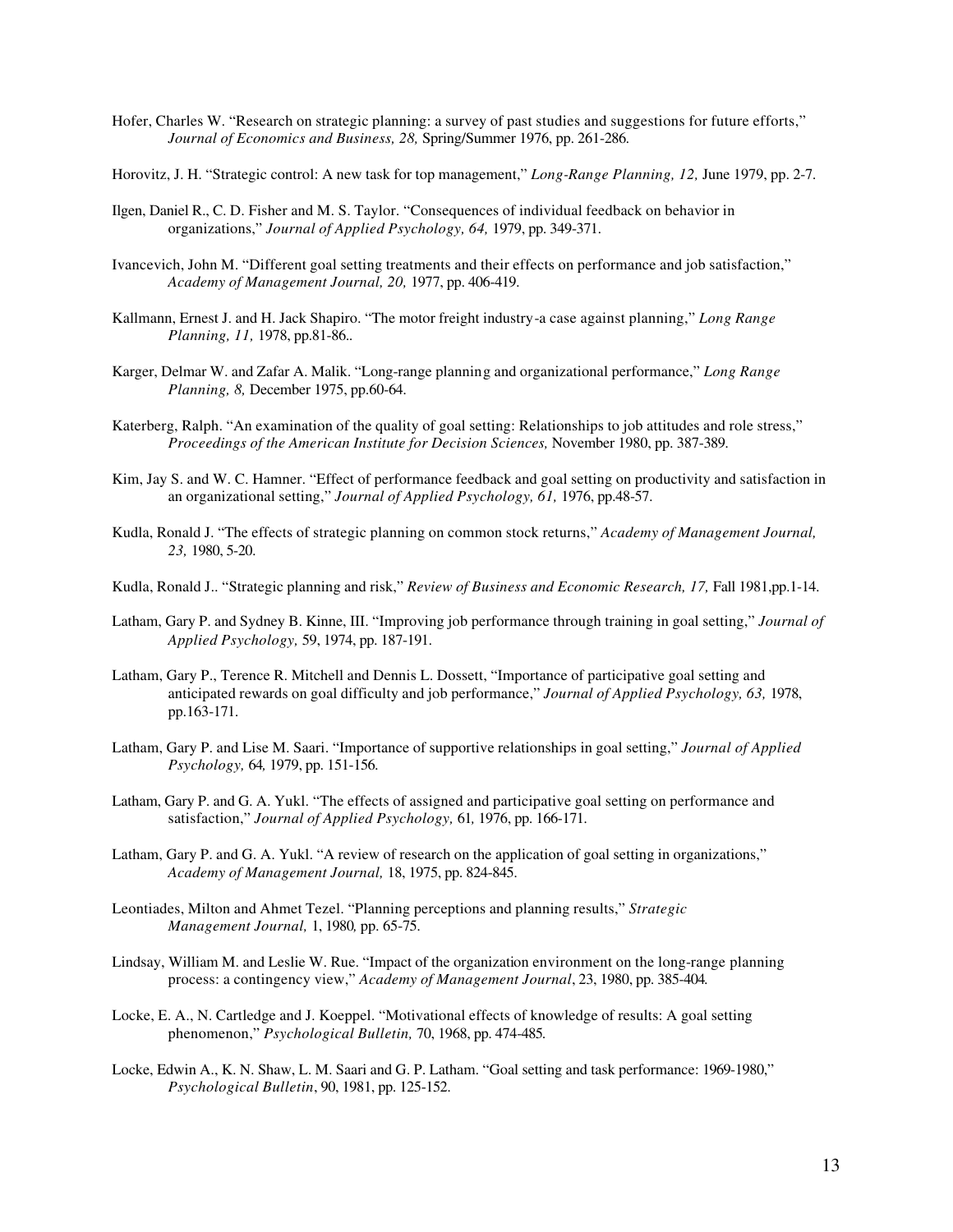Maier, Norman R. F. *Problem-solving Discussions and Conferences.* McGraw-Hill, New York, 1963*.*

- Malik, Zafar A. and Delmar W. Karger. "Does long-range planning improve company performance?" *Management Review*, 64, September 1975, pp.27-31.
- Montanari, John R., G. Moorhead and E. O. Montanari. "A laboratory study of a strategic decision making methodology," *Proceedings of the American Institute for Decision Sciences*, November 1980, pp. 472-474*.*
- Nemeroff, Wayne F. and Joseph Cosentino. "Utilizing feedback and goal setting to increase performance appraisal interviewer skills of managers," *Academy of Management Journal*, 22, 1979, pp. 566-576*.*
- Nutt, Paul C. "Field experiments which compared the effectiveness of design methods," *Decision Sciences*, 7, 1976, pp. 739-758.
- Nutt, Paul C. "An experimental comparison of the effectiveness of three planning methods," *Management Science,*  23, 1977, pp. 499-511.
- Perlmutter, Lawrence C. and Richard A. Monty. "The importance of perceived control: fact or fantasy?" *American Scientist*, 65, 1977, pp. 759-765*.*
- Rosenberg, Richard D. and Eliezer Rosenstein. "Participation and productivity: an empirical study," *Industrial and Labor Relations Review*, 33, 1980, pp. 355-367*.*
- Rue, Leslie W. and Robert M. Fulmer. "Is long-range planning profitable?" *Proceedings of the Academy of Management,* Boston, Mass., 1973, pp. 66-73*.*
- Seligman, Clive and J. M. Darley. "Feedback as a means of decreasing residential energy consumption," *Journal of Applied Psychology*, 62, 1977, pp. 363-368.
- Steiner, George A. *Top Management Planning.* Collier-Macmillan, London, 1969.
- Terpstra, David E. "Relationship between methodological rigor and reported outcomes in organization development evaluation research," *Journal of Applied Psychology*, 66, 1981, pp. 541-543.
- Thune, Stanley S. and Robert J. House. "Where long-range planning pays off," *Business Horizons,* 13, August 1970, pp. 81-87.
- Tolchinsky, Paul D. and Donald C. King. "Do goals mediate the effects of incentives on performance?" *Academy of Management Review*, 5, 1980, pp.455-467*.*
- Van de Ven, Andrew H. "Problem solving, planning, and innovation, Part. 1. Test of the program planning model," *Human Relations*, 33, 1980, pp.711-740.
- Wexley, Kenneth N. and Wayne F. Nemeroff. "Effectiveness of positive reinforcement and goal setting as methods of management development," *Journal of Applied Psychology*, 60, 1975, pp.446-450.
- Wood, D. Robley, 1r. and R. L. LaForge. "The impact of comprehensive planning on financial performance," *Academy of Management Journal*, 22, 1979, pp. 516-526*.*
- Wood, D. Robley, Jr. and R. L. LaForge. "Toward the development of a planning scale: an example from the banking industry," *Strategic Management Journal*, 2, 1981, pp.209-216*.*